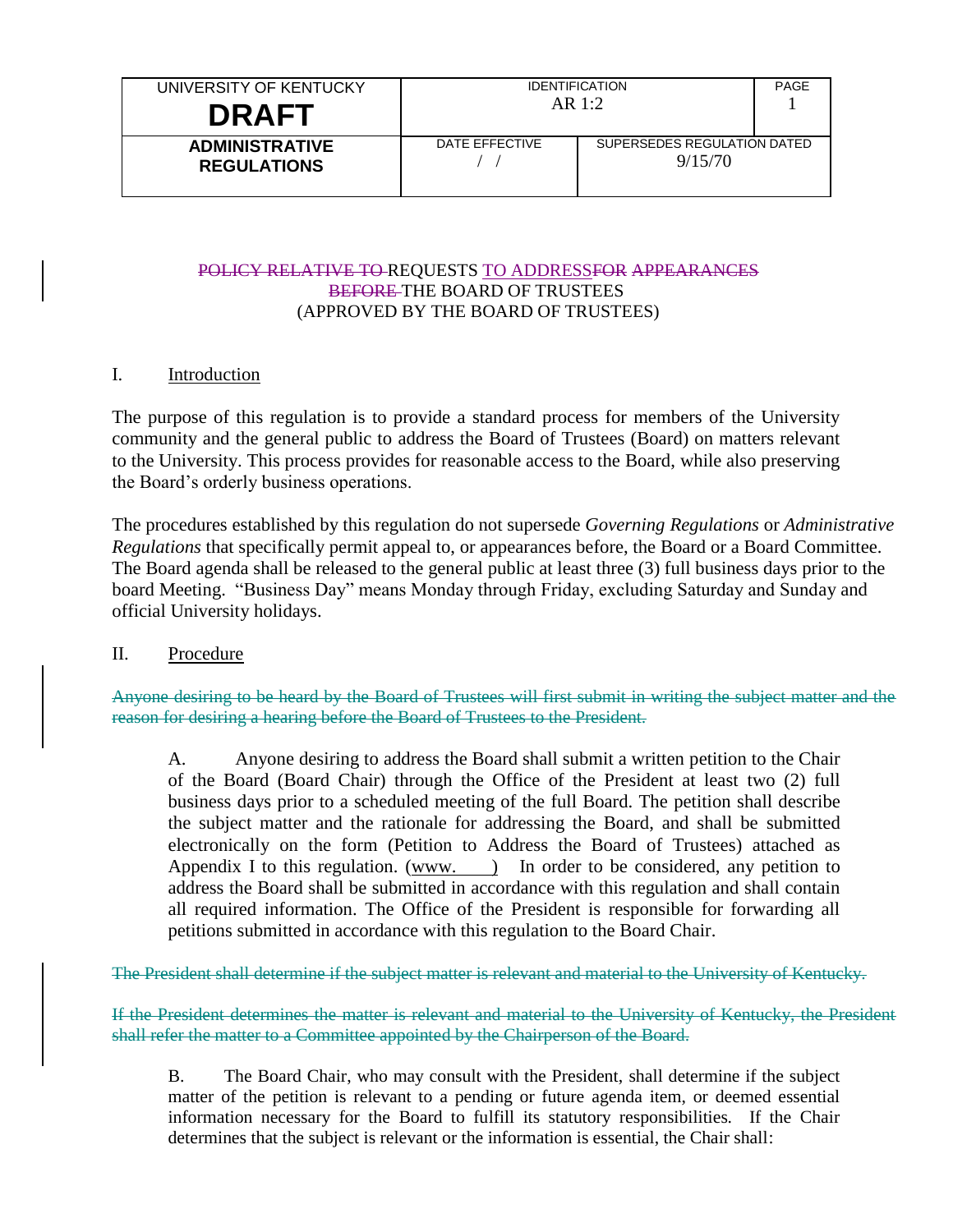1. approve the petition to address the Board and ask that the petitioner be so informed; or

2. refer the petition to the appropriate committee of the Board (see GR II) and ask that the petitioner be informed of the Committee's meeting time and location.

If the Chair determines that the subject is not relevant or the information is not essential, the Chair may deny the petition and ask that the petitioner be so informed.

If the Board Chair denies the petition to address the Board, the petitioner may request a written rationale for the denial from the Board Chair. The request for a rationale must be received in the Office of the President (www.uky.edu/board) within seven (7) business days of the Board meeting for which the petition to address the Board was made. The Board Chair shall ensure that the written rationale is sent to the petitioner within 30 calendar days of the Board meeting.

Said Committee will fix a time, place, and conditions for the petitioner or petitioners to appear before the Committee.

C. The Committee to which a petition is referred shall review the merits of the petition to address the Board and shall:

1. inform the petitioner that the petitioner will be invited to address the Committee;

- 2. deny the request to address the Committee; or
- 3. take such other actions as it deems appropriate.

Prior to acting on an agenda item or essential issue, the committee shall hear petitioners who are present and approved to address the committee.

If the Committee allows the petitioner to address the Committee, the Committee shall:

- 1. approve the request to address the full Board;
- 2. deny the request to address the full Board; or
- 3. take such other actions as it deems appropriate.

If the Committee denies the petition to address the Board, the Committee Chair shall provide a brief oral rationale during the Committee meeting. If the Committee Chair denies the petition to appear before the Board, the petitioner may request a written rationale from the Board Chair. The request for a rationale must be received in the Office of the President (address above) within seven (7) business days of the Board meeting for which the petition to address the Board was made. The Board Chair shall ensure that the written rationale is sent to the petitioner within 30 calendar days of the Board meeting.

D. The list of petitioners requesting to address the Board with the disposition of each petition shall be made available immediately prior to each Board meeting at the meeting location.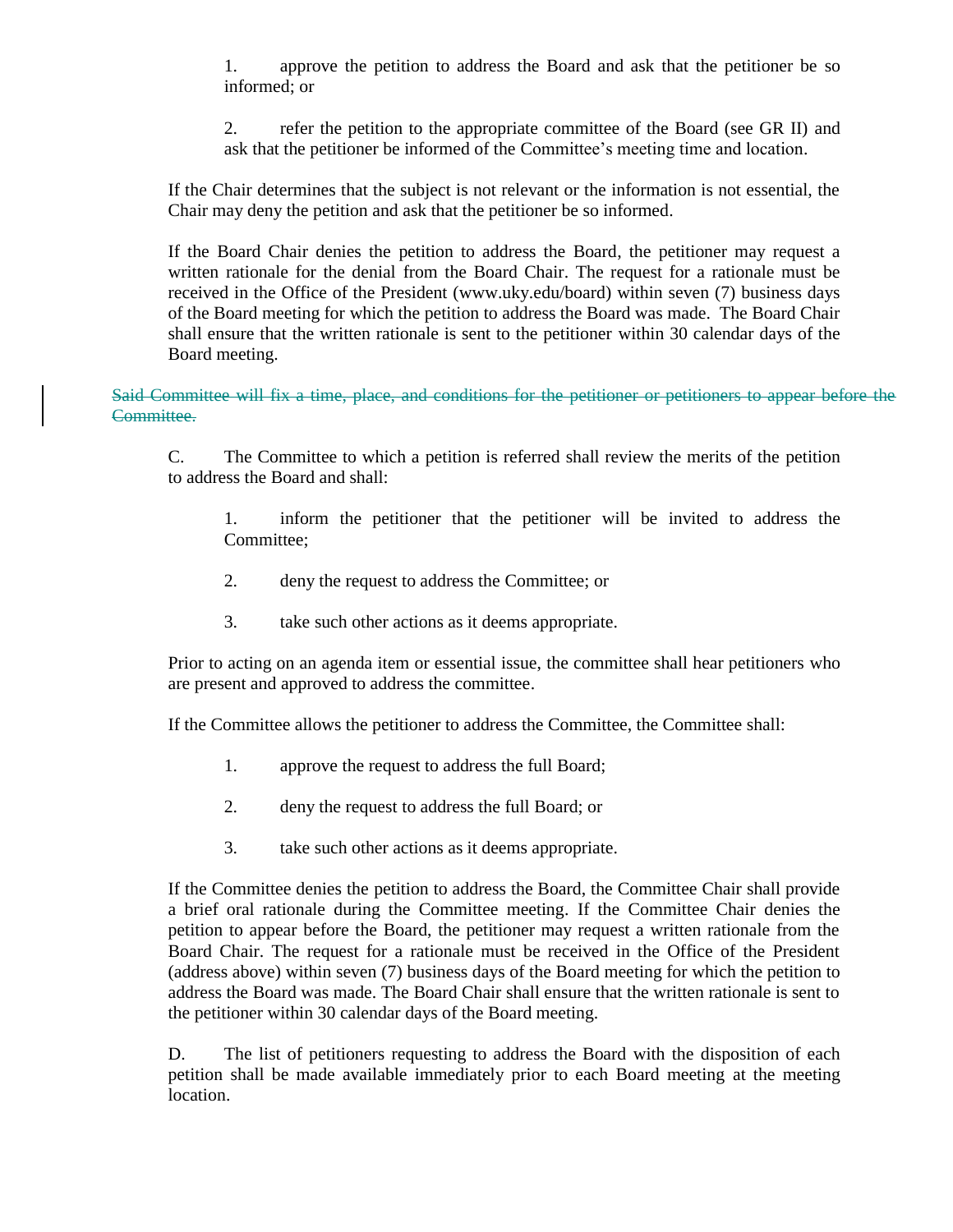E. The Board Chair shall provide a report during the full Board meeting on the number of petitions to address the Board at the beginning of the meeting, as well as the disposition of said petitions.

## Said Committee shall report its findings of fact and conclusions to the full Board.

F. The Chair of each committee to which a petition to address the Board is referred shall provide at the beginning of the Committee report a summary of the number and nature of the petitions received, as well as the Committee's decisions regarding said petitions.

The full Board will act on the Committee's report or may determine that the full Board will hear the petitioner at such time and place as the full Board may determine.

G. Prior to acting on an item or issue, the full Board shall hear approved petitioners who are present and prepared to address the Board when called to appear.

H. A record shall be kept indicating the petitioner's name, the subject matter, and action taken on each petition to address the Board.

## III. Limitations

A. At the Full Board:

1. The Board Chair, in consultation with the chair of any Committee approving a petition to appear before the Board, shall determine how many petitioners may address the Board on the same topic; typically no more than two (2) petitioners may address the Board on the same topic.

2. Each petitioner approved to address the Board shall be allocated five (5) minutes unless the Board Chair grants additional time.

3. Typically no more than eight (8) petitioners shall be heard in any single Board meeting regardless of the topic(s).

B At a Committee:

1. The Committee shall determine the number of petitioners who will address the Committee on the same topic.

2. The Committee shall determine the appropriate amount of time allocated to each petitioner to address the Committee.